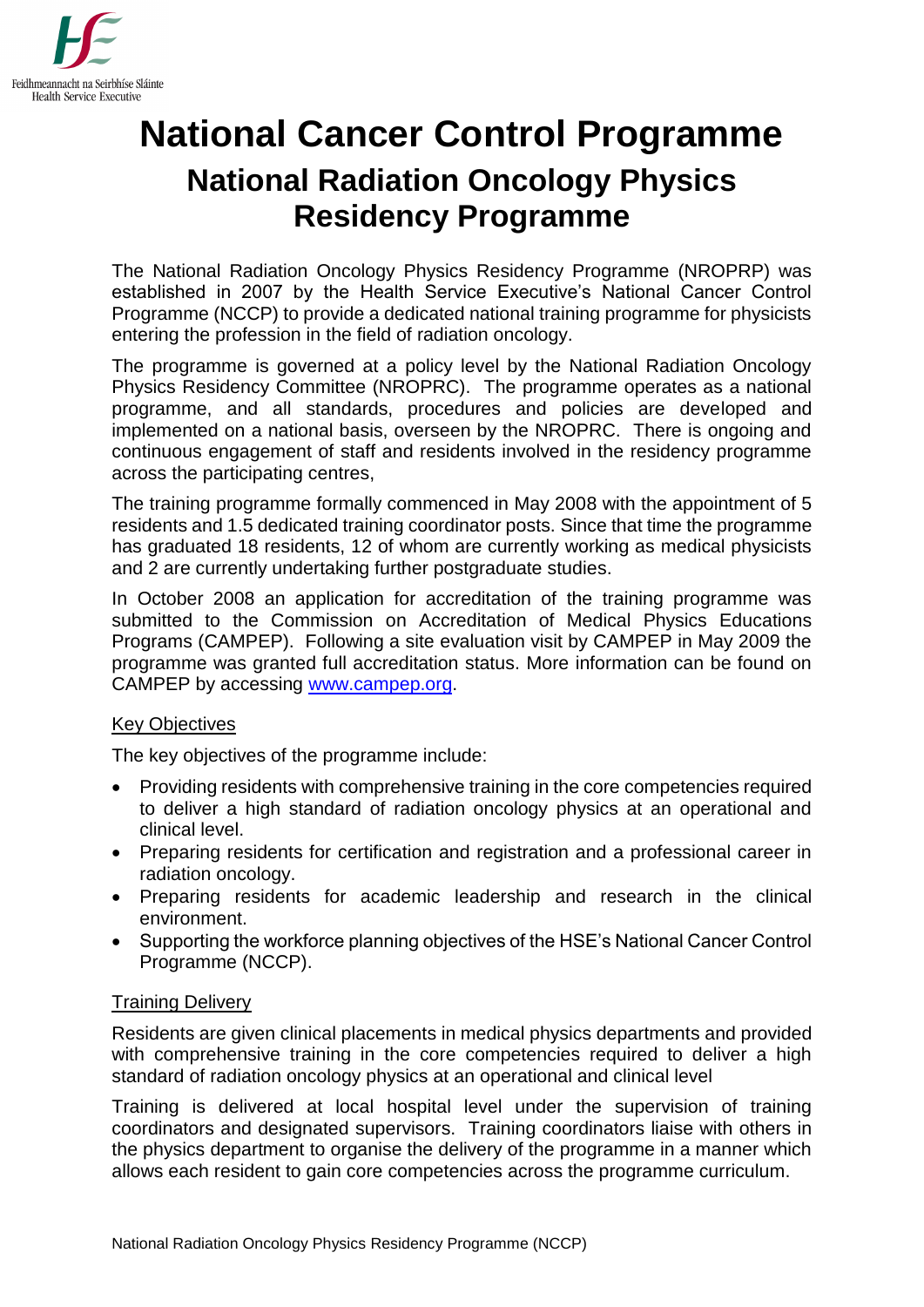

# Training Centre Rotation

Training centres exist in the University Hospital Galway, St. Luke's Radiation Oncology Network, Dublin and Cork University Hospital. Training may take place in any one of these centres.

Residents will be required to rotate through the different centres to complete their training. This will involve long periods of up to 1 Year where residents will be required to move locations and shorter periods for localised training events. For any period lasting longer than 5 working days, residents will be notified at least 1 month in advance of the placement.

## Assessment

Residents are fundamentally assessed against the job specifications as provided with the position and the clinical competencies, which are consistent with The American Association of Physicists in Medicine (AAPM) Report 249. [\(http://www.aapm.org/pubs/reports/RPT\\_249.pdf\)](http://www.aapm.org/pubs/reports/RPT_249.pdf) and CAMPEP requirements [\(http://www.campep.org/ResidencyStandards.pdf\)](http://www.campep.org/ResidencyStandards.pdf)

Methods used for assessment include, but are not limited to:

- Observation during training and regular meetings with supervisors
- Formal interviews with residents following completion of clinical competency rotations, approximately every three months
- Evaluation of clinical project reports and project presentations
- Review of training logbook/portfolio of evidence that confirms the appropriate level of competency has been reached in all areas of the curriculum consistent with the standards set by the Committee
- Formal assessment interview and/or examination at the end of year one
- Formal end of training assessment interview, examination (written or oral) and clinical presentation

Final evaluation and assessment of the candidate's performance and level of competence is determined by the Committee.

## Programme Completion

Residents are required to successfully meet all programme components to ensure satisfactory completion of the programme. It comprises the successful completion and attainment of competencies in a number of areas:

- Clinical Competencies (assessed through a series of defined clinical rotation modules: Induction, Machine QA and Dosimetry, Treatment Planning, Brachytherapy, Imaging, Advanced Treatment Planning, Advanced Dosimetry, Clinical projects).
- Other competencies (Introduction into safety and risk, psychology of cancer, patient confidentiality, ethical considerations in cancer, and equipment procurement)
- Research and development
- Organizational and communication skills

Satisfactory completion of the training programme is contingent on obtaining all of the required competencies to the required standard. Those standards are based on the CAMPEP curriculum requirements as assessed by the NROPRC.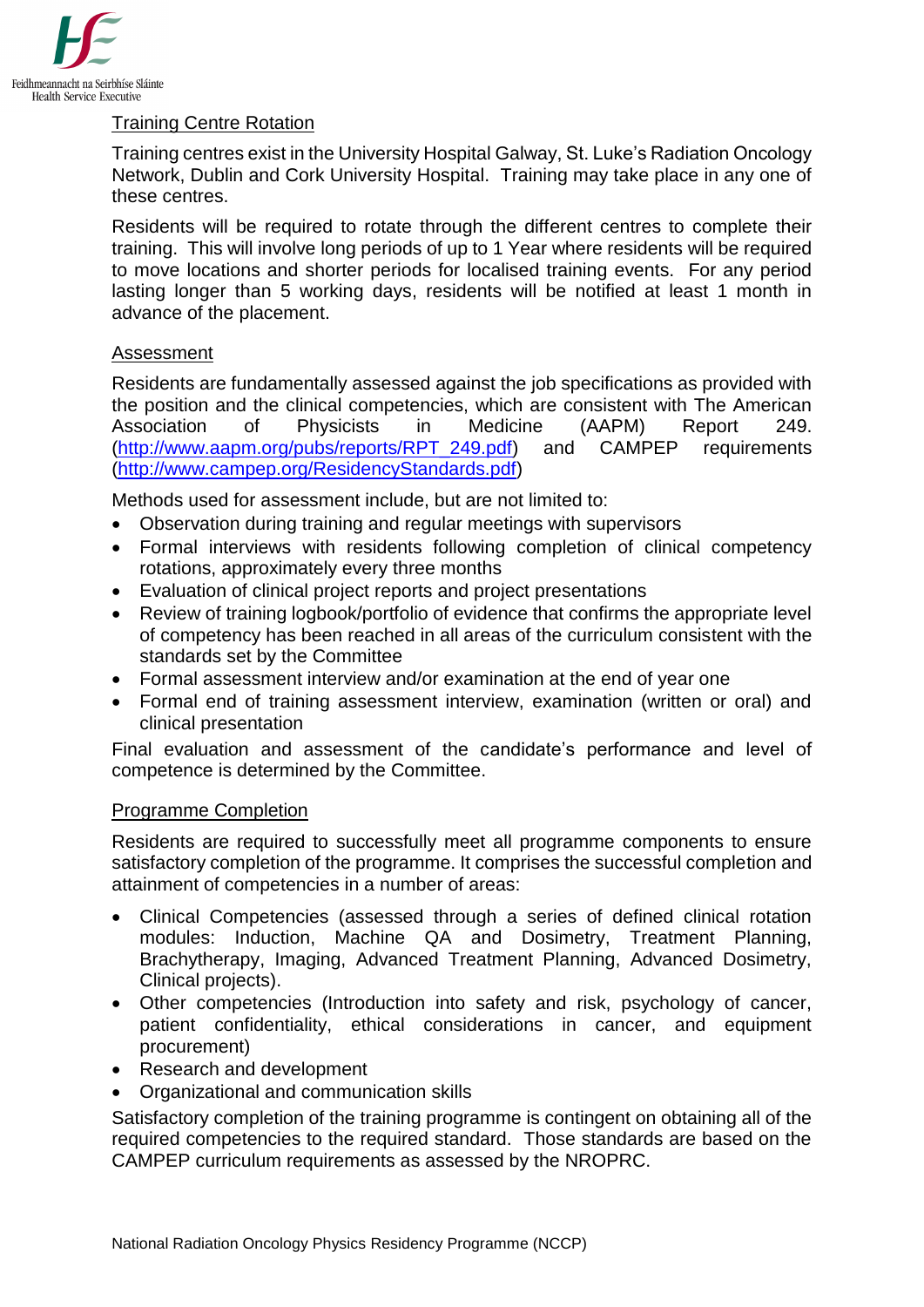

Residents enrolled in the standard programme are expected to complete the programme within a two year timeframe.

Residents enrolled on the integrated PhD programme are expected to complete the programme within a five year timeframe. The first year of the integrated PhD programme is common with the first year of the standard programme. The format of the second year of training is a tailored learning programme to suit the individual resident and their research requirements. The two year training element of the programme should be completed by the end of the fourth year of the integrated PhD programme. The university is responsible for determining the completion of the PhD element of the programme. Exit of the integrated programme requires successful completion of both the residency requirements and the PhD examination.

#### Admission

Residency positions are advertised when available. For further information contact:

Prof. Brendan McClean (Programme Director) [Brendan.McClean@slh.ie](mailto:Brendan.McClean@slh.ie)

Admission to the standard programme follows the HSE recruitment and interview procedure. The management of the process is undertaken jointly between the HSE and the National Radiation Oncology Physics Residency Committee and is currently being managed by the HR department in St Luke's Radiation Oncology Network.

#### (http://www.hse.ie/portal/eng/staff/jobs/Careers.html)

Admission to the integrated PhD programme follows the university recruitment and interview procedure, including open advertisement, shortlisting and interview. Interviews for the integrated positions are only available to those that have been successful in the standard programme recruitment process and are subject to available supervision and suitable projects. The recruitment process is undertaken jointly with the National Radiation Oncology Physics Residency Committee and the interviewing panel comprises members of the university and the residency committee.

#### Employer and Remuneration

Residents enrolled in the standard programme are given a 2 year fixed term clinical placement in a medical physics department. They are appointed to the HSE's National Cancer Control Programme irrespective of their location. The resident salary is paid on the basis of the 1<sup>st</sup> point on the trainee physicist grade pay scale and increases will be in accordance with the Department of Health and Children (DoHC) salary scales and HSE terms and conditions of employment.

Residents enrolled on the integrated PhD/residency programme are enrolled on a 5 year part-time PhD programme at the university and provided with an annual stipend. Funding for the stipend, fees, training and consumables will be transferred to the university by the NCCP on an annual basis.